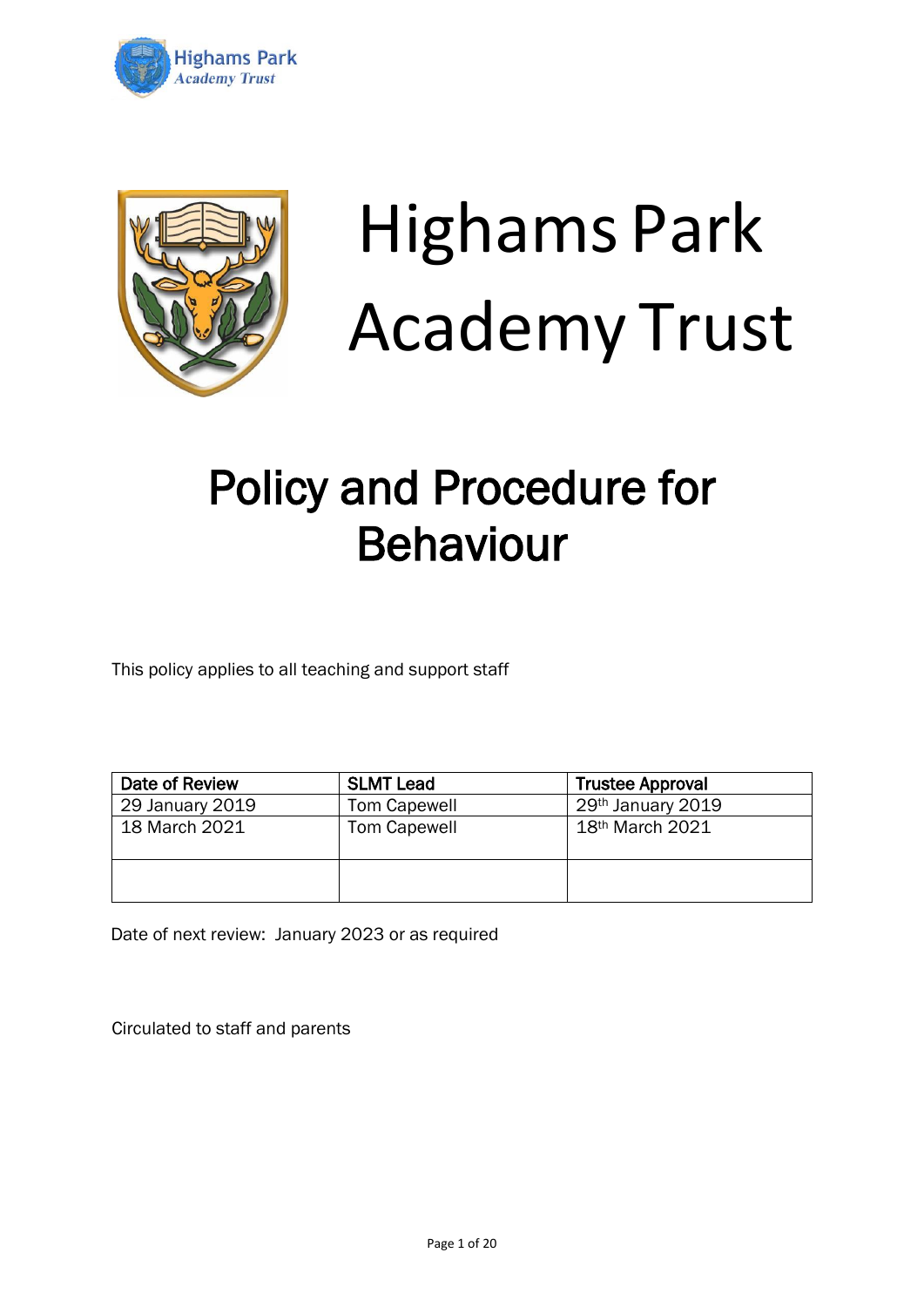

# **Contents**

| 1.               |                                                                                   |  |
|------------------|-----------------------------------------------------------------------------------|--|
| 2.               |                                                                                   |  |
|                  |                                                                                   |  |
|                  |                                                                                   |  |
|                  |                                                                                   |  |
|                  |                                                                                   |  |
|                  |                                                                                   |  |
| 3.               |                                                                                   |  |
|                  |                                                                                   |  |
|                  |                                                                                   |  |
|                  |                                                                                   |  |
|                  |                                                                                   |  |
| $\mathbf{A}_{-}$ |                                                                                   |  |
|                  |                                                                                   |  |
|                  |                                                                                   |  |
|                  |                                                                                   |  |
| 5.               |                                                                                   |  |
|                  |                                                                                   |  |
|                  |                                                                                   |  |
|                  |                                                                                   |  |
|                  |                                                                                   |  |
|                  |                                                                                   |  |
|                  |                                                                                   |  |
|                  |                                                                                   |  |
|                  |                                                                                   |  |
| 6.               |                                                                                   |  |
|                  |                                                                                   |  |
|                  |                                                                                   |  |
|                  |                                                                                   |  |
|                  |                                                                                   |  |
| 7.               |                                                                                   |  |
|                  |                                                                                   |  |
|                  |                                                                                   |  |
|                  |                                                                                   |  |
|                  |                                                                                   |  |
|                  |                                                                                   |  |
|                  |                                                                                   |  |
|                  | 7.7. Schools' obligations under the European Convention on Human Rights (ECHR) 18 |  |
| 8.               |                                                                                   |  |
|                  |                                                                                   |  |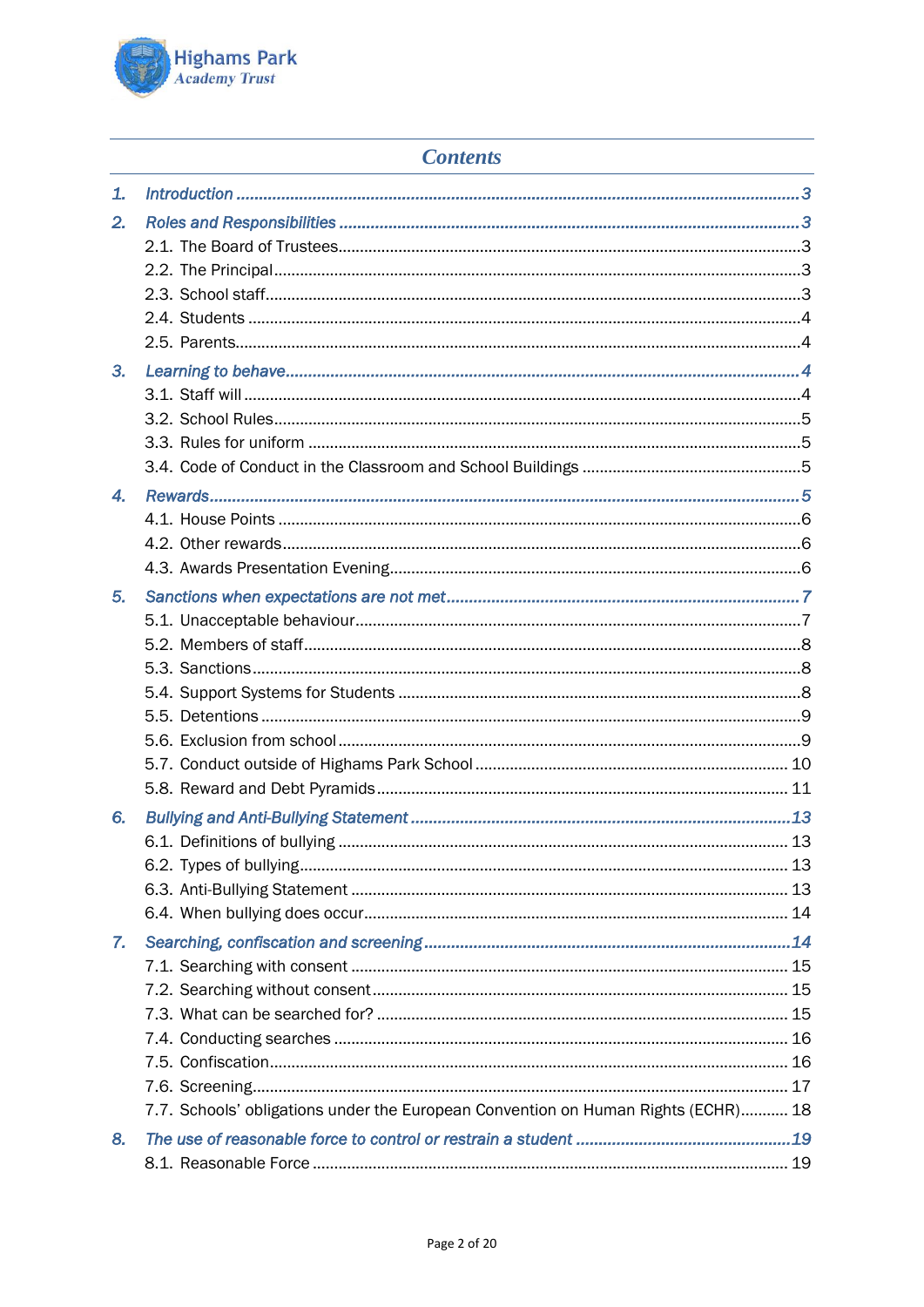

|--|--|--|

# <span id="page-2-0"></span>*1. Introduction*

Highams Park School is a happy, harmonious learning community where staff and students should feel safe and secure. School life is characterised by a calm, purposeful environment underpinned by relationships built upon mutual respect. Our expectation is that all students and staff will behave in appropriate and socially acceptable ways. Every member of staff has a key role to play in promoting and sustaining the highest standards of behaviour.

The culture we want to maintain is a school where children can learn and teachers can teach. Teachers should give clear, reasonable instructions in a non-confrontational but firm and insistent way that students should accept without questioning or challenging the authority of the teacher.

#### <span id="page-2-1"></span>*2. Roles and Responsibilities*

#### <span id="page-2-2"></span>2.1. The Board of Trustees

The Board of Trustees has the responsibility for determining the behaviour policy of the school and for reviewing its effectiveness. The Principal has the day-to-day authority to implement the school's policy on behaviour and discipline. The Trustees will support the Principal in implementing this policy.

#### <span id="page-2-3"></span>2.2. The Principal

It is the responsibility of the Principal to implement the school's behaviour policy consistently throughout the school and to report to Trustees, when requested, on the effectiveness of the policy.

The Principal supports the staff by implementing the policy through rules and disciplinary penalties, by setting the standards for behaviour, and by supporting staff in their implementation of the policy.

The Principal has the power to impose a variety of sanctions and punishments for unacceptable behaviour including fixed-term and permanent exclusions.

#### <span id="page-2-4"></span>2.3. School staff

Each member of staff has a responsibility to

- 2.3.1. Care for students in their tutor group and teaching groups;
- 2.3.2. Ensure that there is a fair and consistent approach towards dealing with indiscipline;
- 2.3.3. Implement school rules on uniform and behaviour;
- 2.3.4. Ensure equality of opportunity for all;
- 2.3.5. Report progress, achievements and concerns to parents;
- 2.3.6. Meet parents to ensure the best possible education and welfare;
- 2.3.7. Challenge students to achieve higher standards academically and to develop greater involvement in extra-curricular activities within school and the wider community.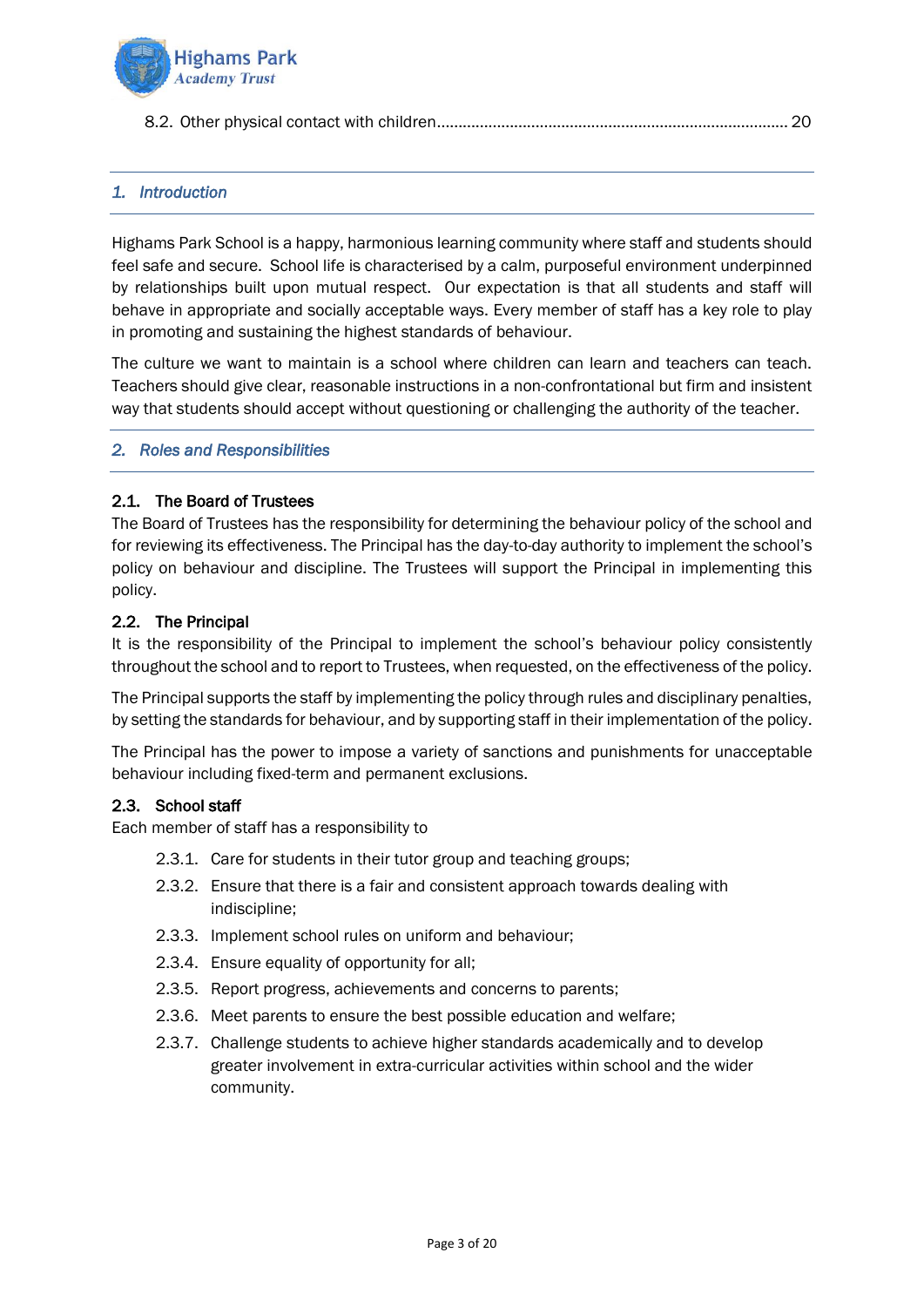

# <span id="page-3-0"></span>**Students**

All students should:

- 2.3.8. Behave properly at all times;
- 2.3.9. Treat other people with respect;
- 2.3.10.Speak politely to other people;
- 2.3.11.Have self-confidence and high self-esteem;
- 2.3.12.Aim for 100% attendance and punctuality;
- 2.3.13.Take care of all school equipment and buildings.

#### <span id="page-3-1"></span>2.4. Parents

Our staff will ensure the parents are regularly informed of academic progress and any behavioural issues causing concern for each student. For the best outcomes, a positive partnership between home and school is essential. We expect parents:

- 2.4.1. To ensure their child attends regularly and punctually as required by law;
- 2.4.2. To ensure their child is sent to school prepared for the school day with all necessary books and equipment and correctly dressed in full school uniform;
- 2.4.3. To support the school rules, especially uniform rules, and the behaviour policy and reinforce punishments given by the school for misbehaviour;
- 2.4.4. To keep the school informed of anything which they believe might affect their child's progress in school especially absence, illness, change of family situation;
- 2.4.5. To read and sign the student's planner, check comments and make contact with staff where appropriate;
- 2.4.6. To take an interest in their child's school work and look at their exercise books regularly;
- 2.4.7. To attend Parents' Evenings to meet their child's teachers;
- 2.4.8. Not to take holidays in school time;
- 2.4.9. Where possible to provide a quiet place at home to encourage completion of homework;
- 2.4.10.To ensure their child gets adequate sleep before a school day.

#### <span id="page-3-2"></span>*3. Learning to behave*

The school aims to provide a safe, secure, supportive environment where students can learn and teachers can teach. There is a direct link between the way young people learn and their behaviour. It is the job of staff at all levels to help and encourage students' understanding of socially acceptable and appropriate behaviour.

#### <span id="page-3-3"></span>3.1. Staff

In order to encourage and promote good behaviour amongst student's staff will:

- 3.1.1. Model exemplary behaviour;
- 3.1.2. Treat all children and adults with respect;
- 3.1.3. Speak politely to each other;
- 3.1.4. Build student confidence and self-esteem through positive reinforcement;
- 3.1.5. Avoid using sarcastic language;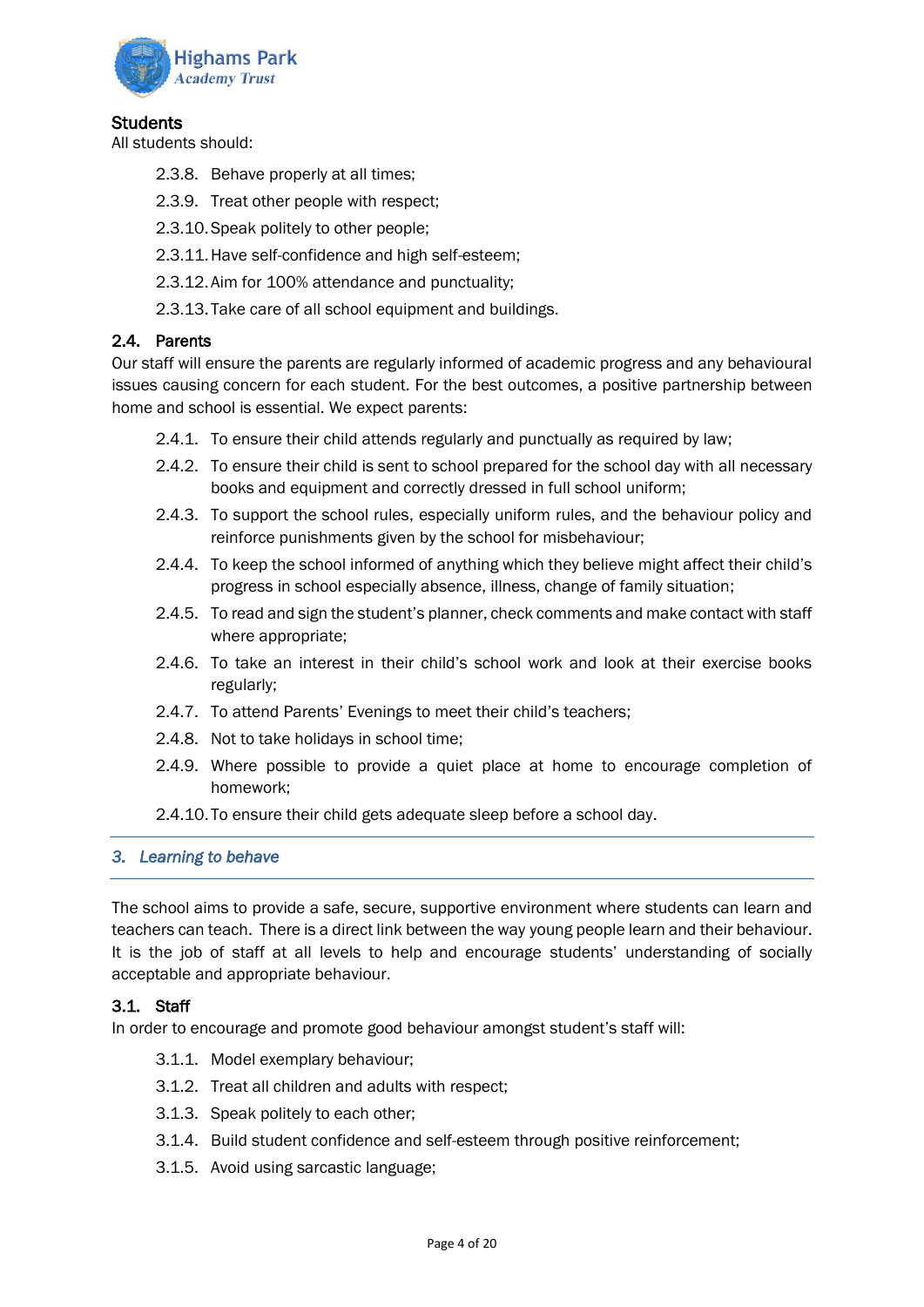

- 3.1.6. Recognise student effort and achievements on a regular basis and celebrate success;
- 3.1.7. Keep parents informed about success, efforts and achievements;
- 3.1.8. Challenge unacceptable behaviour;
- 3.1.9. Work in partnership with parents through regular contact to help improve behaviour.

#### <span id="page-4-0"></span>3.2. School Rules

School rules are clearly defined and are shown on the school website. They are supplied to each parent on the admission of their son/daughter. The rules are concerned with reinforcing general patterns of sensible and considerate behaviour. It is the aim of the school to provide a safe environment appropriate for learning.

#### <span id="page-4-1"></span>3.3. Rules for uniform

- 3.3.1. It is part of the discipline structure of the school that all students in Years 7 to 11 wear full school uniform correctly. Full school uniform must be worn correctly on the way to school, throughout the day and on the journey home. Students in the 6th form should follow the dress code set for them;
- 3.3.2. The school rules on uniform are very clear and are explained in detail before and when students join the school. They are published in a number of places including the school website. They are not negotiable or optional. Parents and students choose to come to Highams Park School in the clear and full knowledge of the uniform requirements; it is not acceptable to seek to challenge those rules by wearing the uniform incorrectly once a place has been gained;
- 3.3.3. All students must wear the uniform correctly or risk punishments and we expect parents to support the school rules and make sure their children comply.

#### <span id="page-4-2"></span>3.4. Code of Conduct in the Classroom and School Buildings

We also share with students a Code of Conduct in the Classroom and School Buildings that is shown in students' planners and on the school website. This is intended to be more explicit about our expectations of student behaviour in classrooms and around the school.

# <span id="page-4-3"></span>*4. Rewards*

Schools should be among the most ordered and disciplined institutions we have in society. This is because most students are responsible and show good self-discipline. Students at Highams Park School are no exception to this.

The successful management of behaviour and rewards is central to the school's ethos of providing an environment within which children and adults can develop good relationships, showing respect, taking responsibility and demonstrating resilience in all aspects of their lives, within the school and the community. Our approach to rewards is set out below. It encourages and rewards students who apply themselves and behave in a commendable way to support the ethos of the school. These students are role models and work hard to develop their own potential.

Good behaviour should be, and for most students generally is, the everyday norm at the school. However, where behaviour needs to be improved the school believes that sanctions alone will not always be successful. Some students need to be encouraged to behave appropriately and recognise that there are advantages to behaving well. Thus good behaviour should become their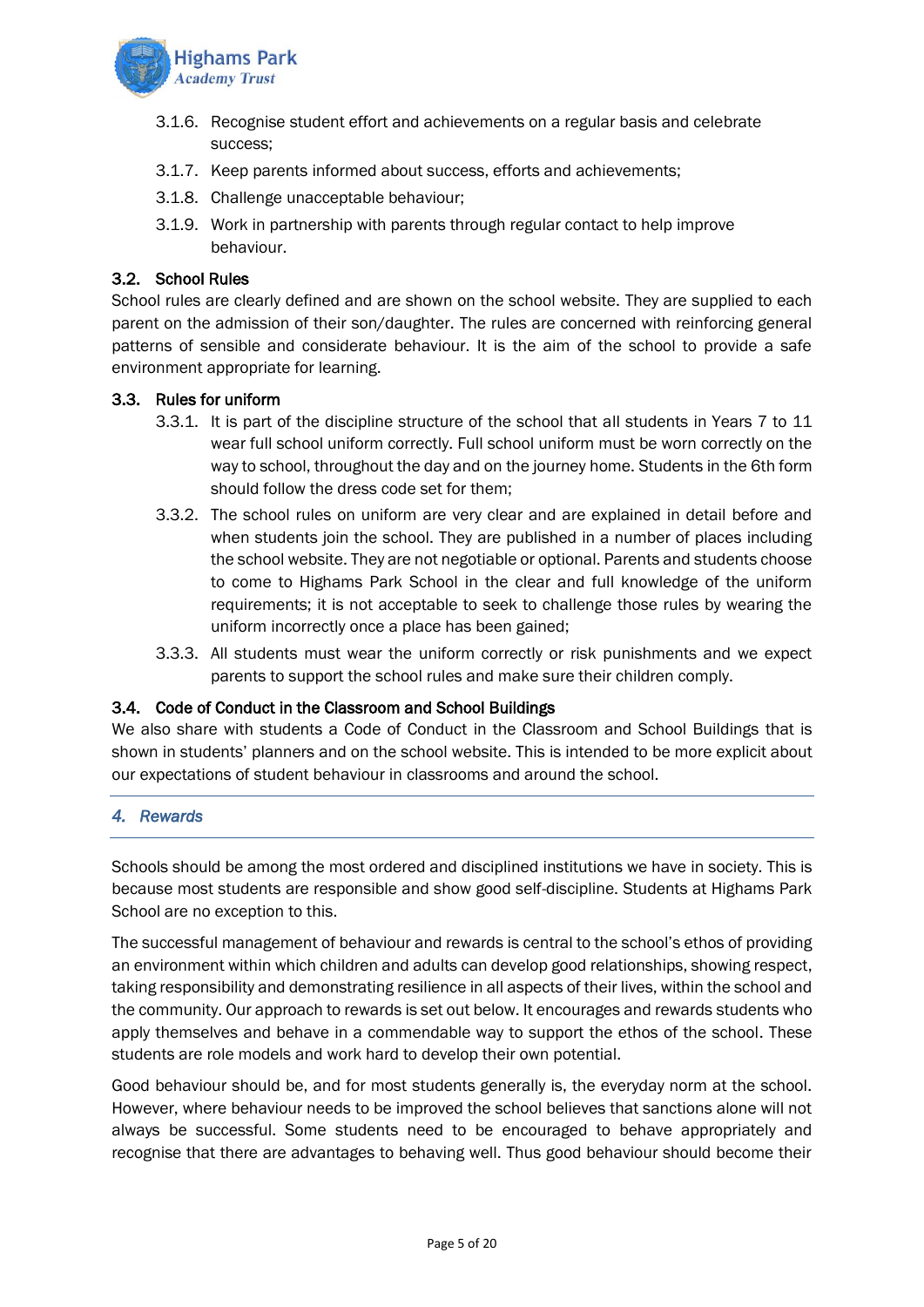

normal behaviour as they mature. The school has a variety of ways of rewarding correct behaviour, some of which are used to reward students who have met or exceeded our expectations.

Our rewards system is reviewed regularly and is, as a result, subject to change. Rewards are not limited to those shown below and so the list is not exhaustive.

# <span id="page-5-0"></span>4.1. House Points

These are awarded by school staff, usually teachers, for individual or collective achievement and are the main method of rewarding positive student behaviour.

House points are recorded on SIMS and shown on Firefly for students and parents to be able to see. An accumulation of house points results in a house point certificate, or other award, being awarded to students.

#### <span id="page-5-1"></span>4.2. Other rewards

There is a wide range of other rewards employed by the school. We are always looking for new ways to reward students for demonstrating the correct approach to school. Some of these might be introduced during the course of an academic year, therefore the list below is neither definitive nor exhaustive.

- 4.2.1. Teacher praise;
- 4.2.2. Positive comments written in books;
- 4.2.3. Student of the week;
- 4.2.4. Citizen of the week;
- 4.2.5. Gold cards;
- 4.2.6. Letters of commendation;
- 4.2.7. Jack Petchey monthly achievement award;
- 4.2.8. Form of the week;
- 4.2.9. Departmental awards.

#### <span id="page-5-2"></span>4.3. Awards Presentation Evening

Individual Student awards are presented for outstanding achievement, endeavour, or special service to the school at our annual Awards Presentation Evenings. These are held for each year group in the School Hall at the end of the summer term to recognise the superb achievements of our student body. Normally around 80 students per year group receive a prize or certificate. There are also a number of special awards given such as;

- 4.3.1. The Victor Ludorum that is awarded to the boy who has shown a high level of performance and commitment to extra-curricular sport and teams;
- 4.3.2. The Victrex Ludorum that is awarded to the girl who has shown a high level of performance and commitment to extra-curricular sport and teams;
- 4.3.3. Form of the Year. Form with the highest number of house points in the year;
- 4.3.4. The Gavin Andrews Memorial Prize. Awarded to highest performing Student from Year 11 particularly in mathematics and the sciences;
- 4.3.5. The Principal's Award for the most outstanding student across the last academic year.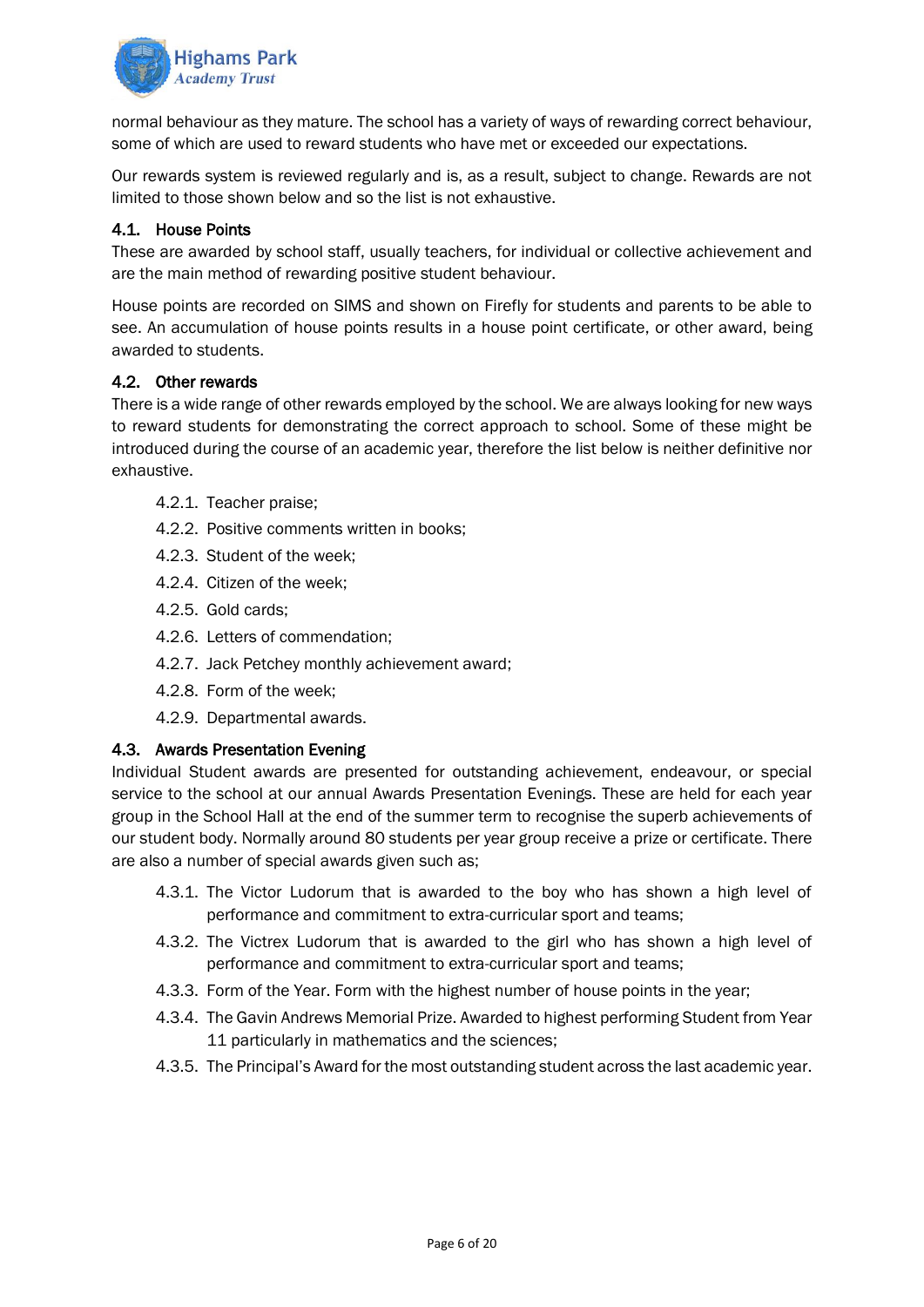

#### <span id="page-6-0"></span>*5. Sanctions when expectations are not met*

Teachers have a duty to discipline students whose behaviour is unacceptable, disrupts learning or causes alarm or distress to others, or those who break school rules or fail to follow a reasonable instruction. This duty also applies to all paid staff with responsibility for students.

The implementation of any sanction is taken very seriously by all staff at the school. All punishments will be fair, reasonable, and proportionate and not breach any legislation such as disability, SEND and equality. We work hard to ensure that our response to inappropriate behaviour is consistent and proportionate. Sanctions will almost certainly be applied when inappropriate behaviour is encountered.

Teachers will discipline students whose conduct falls below the standard which could be reasonably expected of them. This means that if a student misbehaves, disrupts learning, breaks a school rule or fails to follow a reasonable instruction the teacher can impose a punishment or other sanction.

Students can be disciplined at any time in school or elsewhere under the charge of the school e.g. on educational visits. Students can and will be disciplined for misbehaviour outside of school, especially if it brings the school into disrepute.

The responsibility for dealing with behavioural issues initially lies with the individual member of staff. Escalation to other colleagues in school will take place as and when appropriate.

Poor behaviour must be addressed and all staff have a professional obligation to highlight what is wrong and help students improve their behaviour. Discipline should be administered calmly and without anger. Discipline works best when it is applied thoughtfully, consistently and a distinction is drawn between the poor behaviour and the individual: it is the behaviour not the individual that we are addressing. A student who perceives animosity or lack of respect from a teacher is more likely to react adversely.

The school acknowledges that inappropriate behaviour may in some circumstances be an indicator of other issues. For example, our staff are trained to consider whether the behaviour is a potential indicator that a child is suffering or likely to suffer significant harm. Where misbehaviour is considered an indicator that a child is suffering or likely to suffer significant harm, the school safeguarding policy will be followed. Additionally, we will consider whether the behaviour is the result of unmet educational or other needs, and at this stage we will consider whether multi-agency assessment is necessary.

#### <span id="page-6-1"></span>5.1. Unacceptable behaviour

Examples of unacceptable student behaviour and/or failure to comply with school rules (This list is neither exhaustive nor defines every possible type of unacceptable behaviour and is not in any particular order of importance / priority):

- 5.1.1. Disrupting the learning of others;
- 5.1.2. Rude or inappropriate language;
- 5.1.3. Acts of aggression or any kind of physical violence;
- 5.1.4. Bullying or intimidation (verbal, physical, sexual or online);
- 5.1.5. Racist, sexist or homophobic comments;
- 5.1.6. Vandalism;
- 5.1.7. Punctuality to school and to lessons;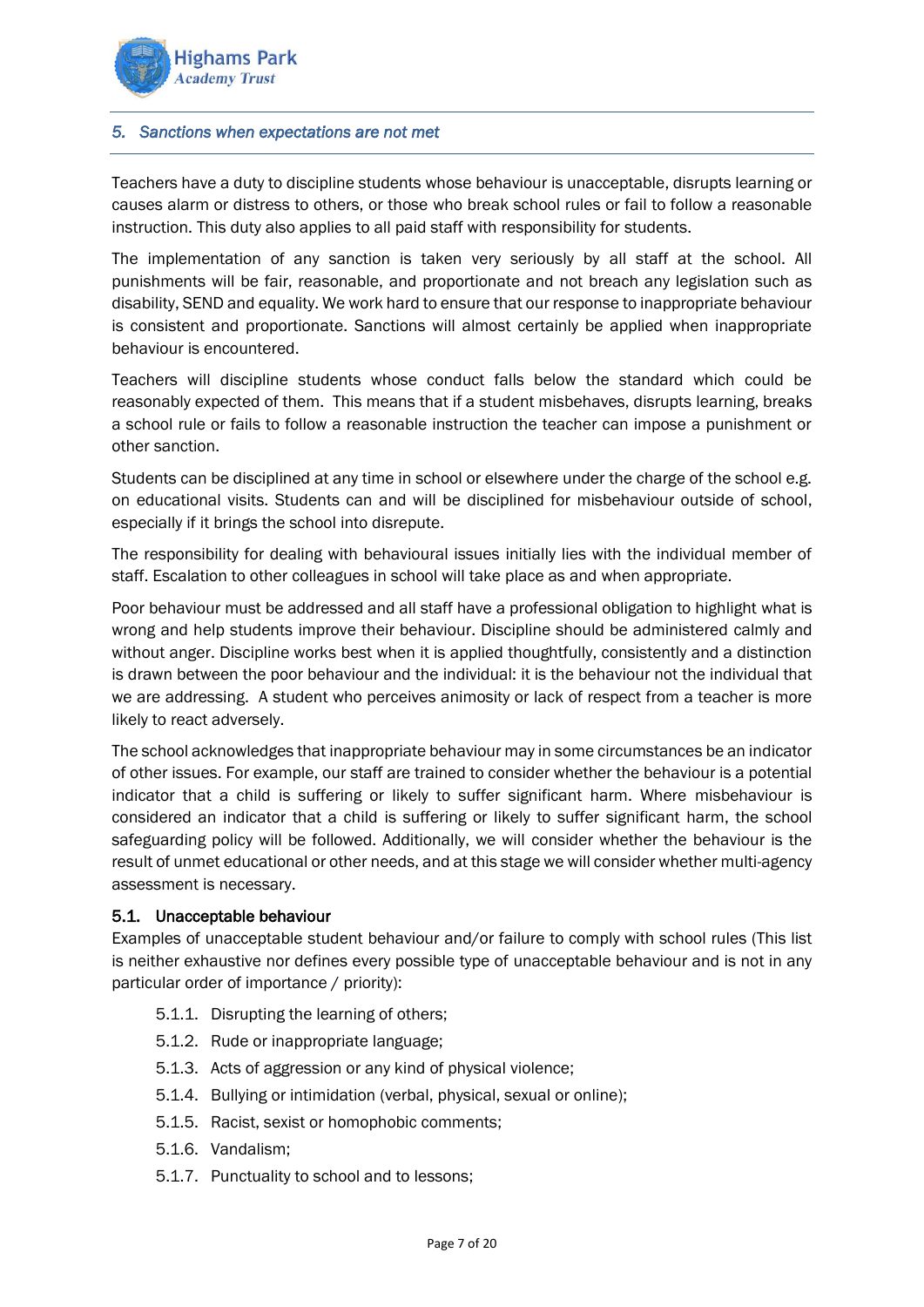

- 5.1.8. Leaving school premises during school hours without permission;
- 5.1.9. Sexual misconduct;
- 5.1.10.Making false malicious accusations against teachers, members of staff or volunteers;
- 5.1.11.Inciting others into inappropriate behaviour.

# <span id="page-7-0"></span>5.2. Members of staff

If unacceptable behaviour occurs, members of staff will:

- 5.2.1. Challenge the behaviour;
- 5.2.2. Tell the child what we find unacceptable and why;
- 5.2.3. Explain how they could have behaved differently, getting the child to reflect on their behaviour or possibly modelling what they could have done or said;
- 5.2.4. Try to find out why the child is behaving this way;
- 5.2.5. If the poor behaviour is repeated, or if it is judged to be serious, escalate the incident to more senior staff in school.

#### <span id="page-7-1"></span>5.3. Sanctions

Students who behave inappropriately will most likely face one of a variety of sanctions. For serious cases of indiscipline students may be excluded from the school. Sanctions may be implemented for poor behaviour within school, outside of school, or online. Sanctions which the school may choose to implement are listed below (This list is neither exhaustive nor defines every possible type of sanction employed):

- 5.3.1. Verbal reprimand;
- 5.3.2. Making contact with the parent(s);
- 5.3.3. Detentions (see below);
- 5.3.4. Extra work or repeating unsatisfactory work until it reflects the required level of effort;
- 5.3.5. Other impositions including litter duty or canteen duty;
- 5.3.6. Loss of privileges;
- 5.3.7. Removal from lesson;
- 5.3.8. Placing a Student on an appropriate 'report';
- 5.3.9. Time spent working away from classmates with extra support in the Student Services Area
- 5.3.10.Time spent working away from other students in the Inclusion Room
- 5.3.11.Fixed term exclusion from the school;
- 5.3.12.Permanent exclusion from the school.

#### <span id="page-7-2"></span>5.4. Support Systems for Students

Some students need extra support and help to correct their behaviour beyond the use of the sanctions mentioned above. We employ a number of support strategies in these circumstances and they are shown below. Often the support strategies are deployed alongside the sanctions mentioned above in order to help the student improve their behaviour before more serious sanctions are necessary.

- 5.4.1. Support from the form tutor and/or Head of Year;
- 5.4.2. Support from the pastoral team, including learning mentors;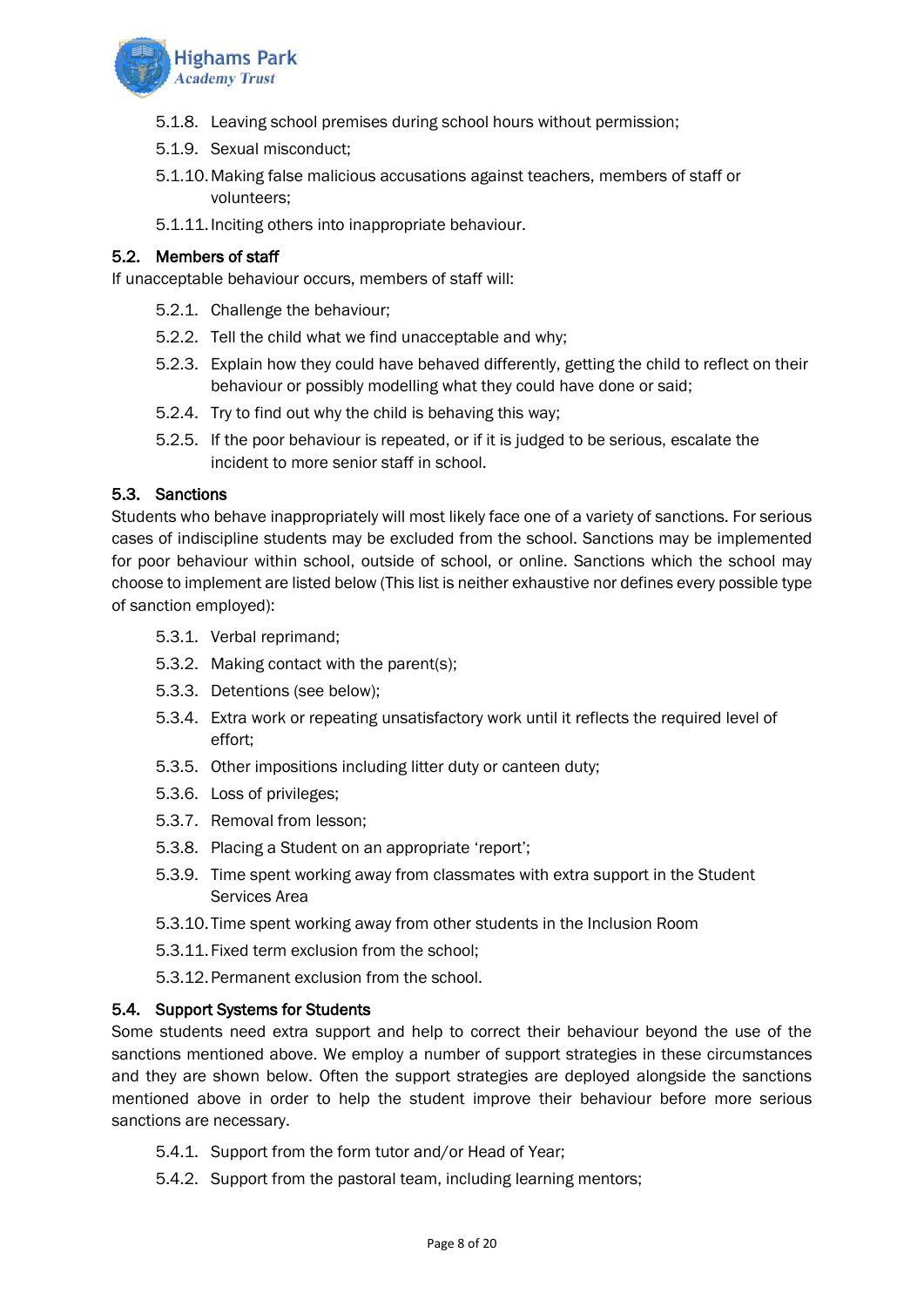

- 5.4.3. Tutor report;
- 5.4.4. Head of year report;
- 5.4.5. Principal's report;
- 5.4.6. Pastoral Support Plans;
- 5.4.7. Peer mentoring and peer mediation;
- 5.4.8. Restorative intervention via the pastoral team;
- 5.4.9. Counselling;
- 5.4.10.Department report;
- 5.4.11.Time spent working away from classmates with extra support in the Student Services Area
- 5.4.12.Support from other external agencies where necessary.

Much of the extra support provided to students takes place in our Student Services Area (SSA). The Student Services Area is located in the 'P' Block. It represents the 'hub' of Student pastoral care at Highams Park School and accommodates the Heads of Year, the wider pastoral support team, external counselling services, the medical welfare officer and the pastoral secretary. The area provides offices and rooms for various meetings. The Student Services Area also provides places for students who need to work apart from their normal class for a period of time in comfortable, supervised conditions. The reasons students spend time here are varied, however all students are supported in order that they are ready to return to their normal classes as soon as it is appropriate to do so.

Working in the Student Services Area is distinctly different from working in our Inclusion Room. The Inclusion Room exists to accommodate students temporarily (normally, but not always, for a period of one school day) when they have seriously misbehaved and that behaviour is either being investigated, or does not meet the threshold for fixed-term exclusion. Students working in the Inclusion Room will do so in silence and will spend breaks and lunchtimes in that room.

# <span id="page-8-0"></span>5.5. Detentions

Detentions are one of the main sanctions employed by the school to correct poor behaviour.

Teachers have the legal power to impose detention in and outside of school hours; this is defined as after any school day when the student is present, weekends and INSET days. Parental consent is not required for detention. All teachers in the school have the authority to issue detentions.

- 5.5.1. Students must attend detentions given. All detentions must be completed and there can be no exceptions to this rule;
- 5.5.2. Normally if a student is kept for a short time (up to 15 minutes) after school, we would not inform parents;
- 5.5.3. However, in the case of after school detentions, which are usually of 30 minutes' duration, parents may be given notice in writing in the planner, via email, or verbally over the phone;
- 5.5.4. Students who are late to school will complete a detention for 15 minutes after school on the day they are late.

# <span id="page-8-1"></span>5.6. Exclusion from school

The Principal (or the most senior teacher in school in his/her absence) has the power to impose a fixed-term or permanent exclusion from the school.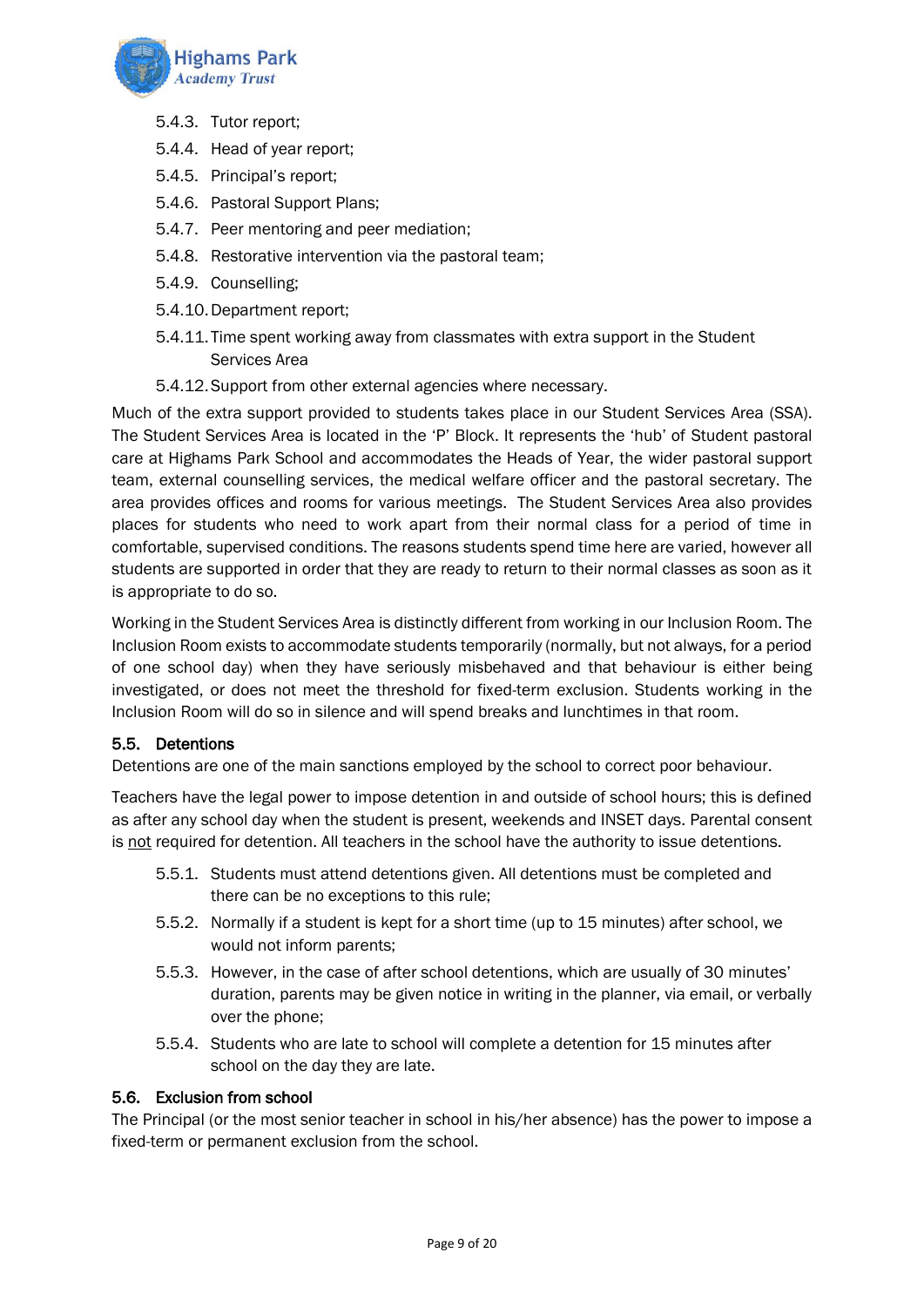

The Principal does not welcome excluding children from school however sometimes it is necessary and the Principal will not shrink from this duty if circumstances demand. No exclusion (whether fixed-term or permanent) will be made without careful consideration and an investigation of the incident or incidents leading to it. When considering a fixed-term or permanent exclusion, the Principal will have regard to the latest statutory guidance for exclusion issued by the Department of Education.

The Principal will permanently exclude a student:

- 5.6.1. In response to a serious breach, or persistent breaches, of the school's behaviour policy by a student; and
- 5.6.2. Where allowing the student to remain in school would seriously harm the education or welfare of the individual or other students at the school.

Fixed-term exclusions are also imposed for serious misdemeanours but are not of the severity to warrant a permanent exclusion. Fixed-term exclusions are not viewed lightly by the school and should not be viewed lightly by students or parents. Upon return to school following a fixed-term exclusion, the student and their parents are required to meet with the Principal, or other member of the school's Senior Leadership and Management Team (SLMT), to reflect on the behaviour that led to the exclusion and establish ways to improve the student's behaviour in the future. The student is then monitored through a daily progress report to a member of SLMT for a period of at least 10 school days.

A student accumulating numerous fixed-term exclusions runs the risk of being permanently excluded from the school in due course. Examples of behaviour which are likely to result in exclusion include, but are not limited to, the following:

- 5.6.3. Repeated and persistent breaches of the school rules and this behaviour policy;
- 5.6.4. Refusal to follow the reasonable instructions of a teacher or other member of the school staff;
- 5.6.5. Defying teachers or other members of the school staff;
- 5.6.6. Violence, or the threat of violence, towards another student or member of staff;
- 5.6.7. Possession of illegal drugs or any kind of weapon (and not limited to those listed in the Offensive Weapons Act 2006) whilst in the care of the school;
- 5.6.8. Bullying;
- 5.6.9. Sexual misconduct;
- 5.6.10.Theft;
- 5.6.11.Vandalism;
- 5.6.12.Behaviour considered dangerous.

#### <span id="page-9-0"></span>5.7. Conduct outside of Highams Park School

5.7.1. Students of Highams Park School are representatives of the school at all times. They have a responsibility to act in an appropriate manner outside of the school as well as during school hours, particularly on the journey to school and from school. Standards of behaviour outside of school should be just as high as those expected inside of school. The standards of respect, courtesy and politeness acceptable within school should be shown to members of the public outside school by students at all times, but particularly when they are clearly identifiable as members of Highams Park School. We are legally entitled to, and will, discipline students for inappropriate behaviour occurring outside of the school premises;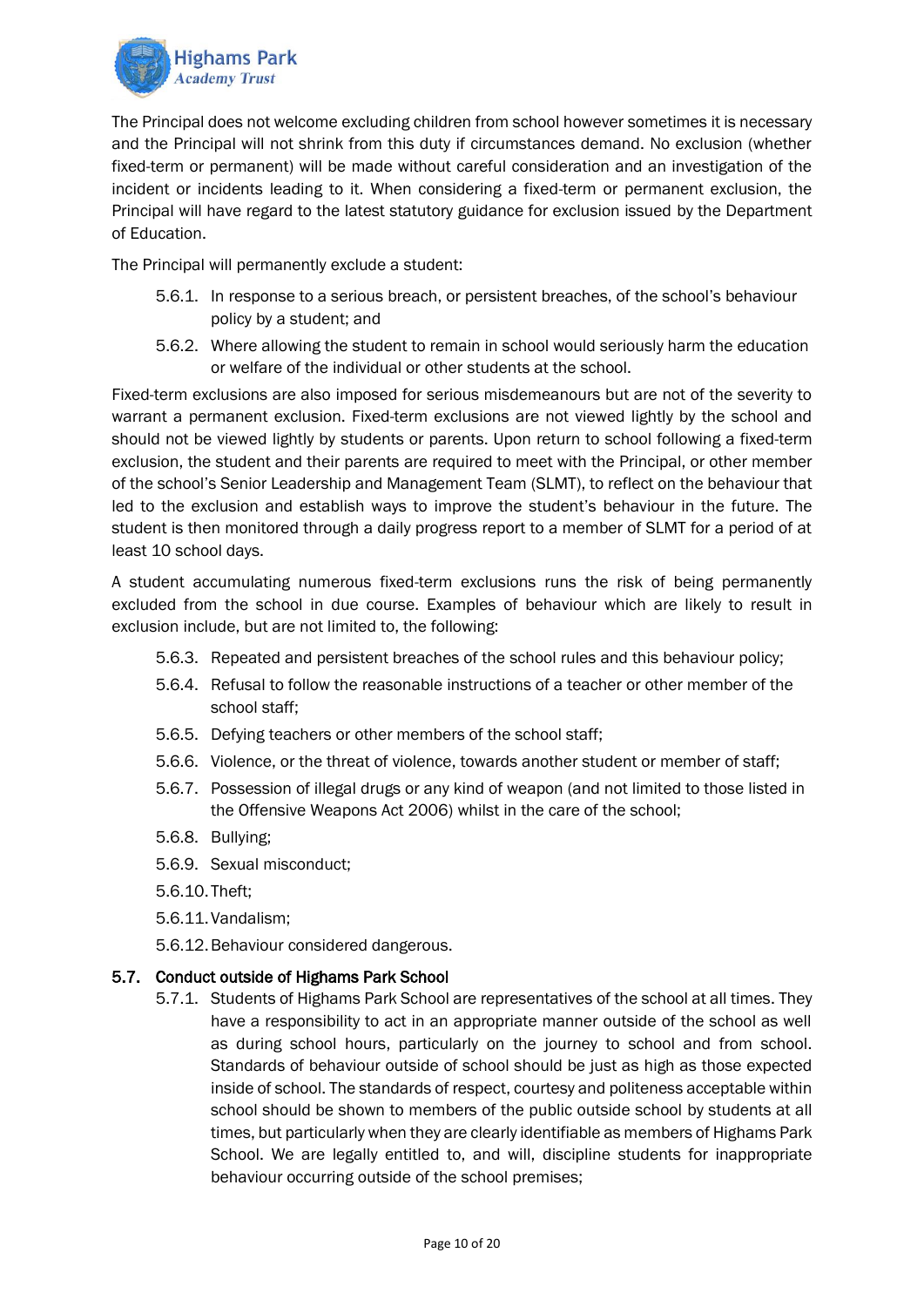

- 5.7.2. Any inappropriate behaviour which occurs during school-organised or school-related activities, whilst travelling to or from school, whilst wearing school uniform or whilst in some other way identifiable as a student of Highams Park School, are likely to incur the sanctions listed above;
- 5.7.3. Additionally, any inappropriate behaviour at any other time which could have repercussions for the orderly running of the school, which poses a threat to another student or member of the public, or which could adversely affect the reputation of the school, may result in sanctions being taken against the student.

#### <span id="page-10-0"></span>5.8. Reward and Debt Pyramids

We have developed a diagram to help students understand the general scale of rewards and sanctions employed in school. We refer to this as our Reward and Debt Pyramids. The idea of 'Debt' is to help embed the concept that a student misbehaving owes a debt to the school community. The system is summed up in the diagram shown on the next page. The reward pyramid is shown above the inverted sanctions pyramid. Copies of this diagram are displayed in classrooms around the school so that students become familiar with the system. The diagram is also available on the school website, on Firefly and is given to students via their planners.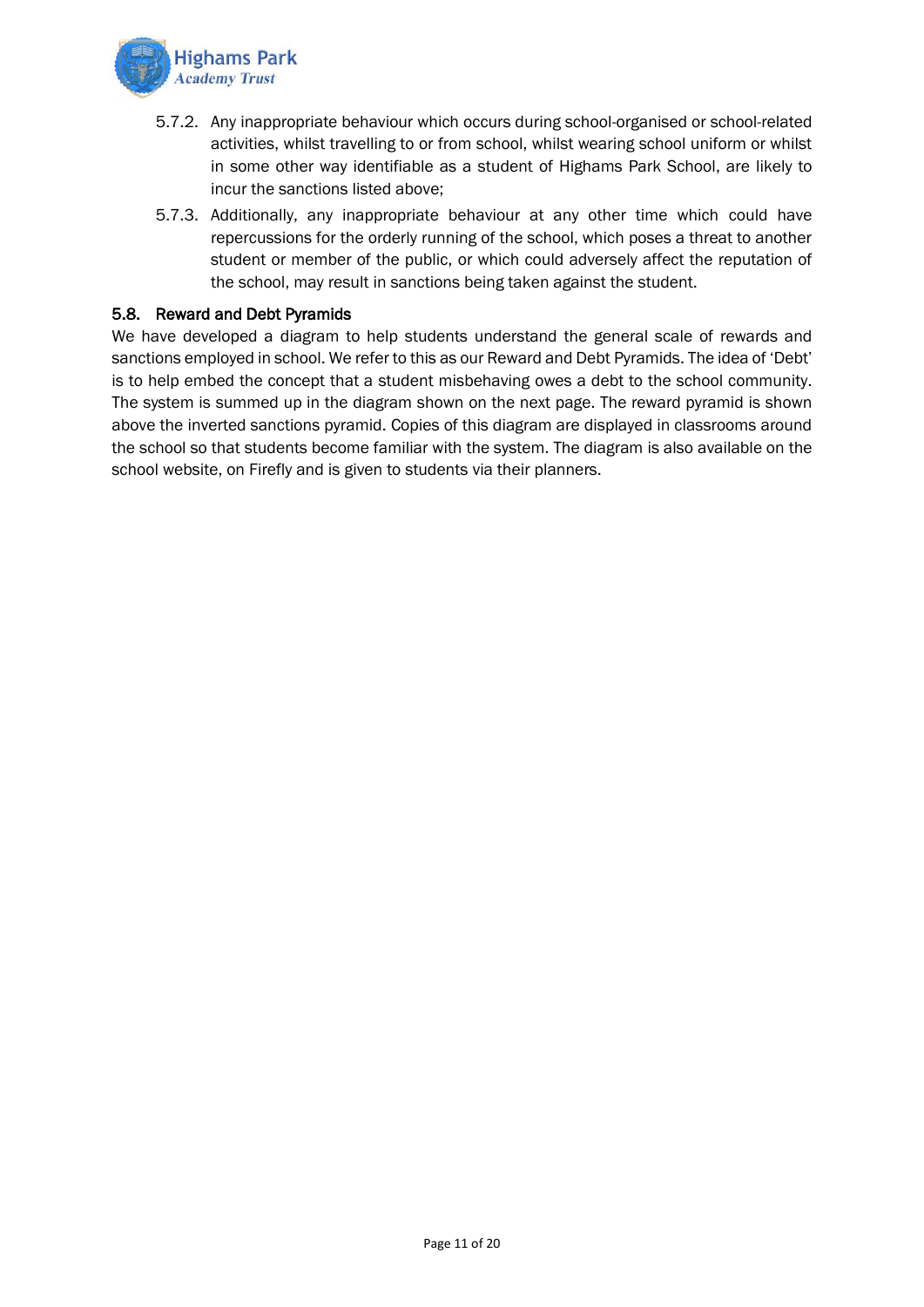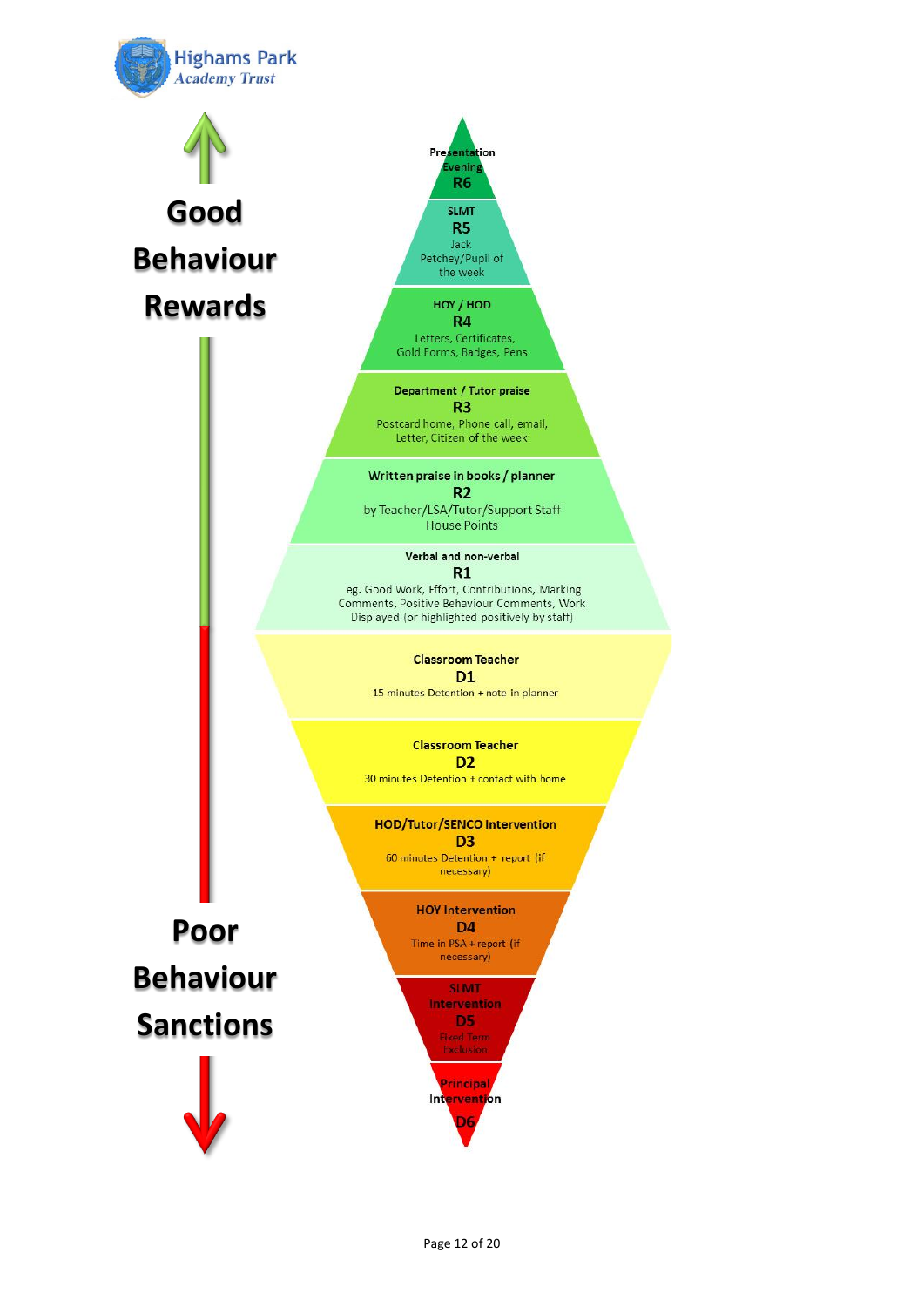

# <span id="page-12-0"></span>*6. Bullying and Anti-Bullying Statement*

# <span id="page-12-1"></span>6.1. Definitions of bullying

Bullying has been defined by the Department for Education as "*Behaviour by an individual or group, usually repeated over time, that intentionally hurts another individual or group either physically or emotionally*".

There are many definitions and features of bullying, but most consider it to be:

- 6.1.1. Deliberately hurtful (including aggression);
- 6.1.2. Repeated, often over a period of time;
- 6.1.3. Where there is an imbalance of power, which makes it hard for those being bullied to defend themselves.

#### <span id="page-12-2"></span>6.2. Types of bullying

Bullying can take many forms, but four main types are:

- 6.2.1. Physical hitting, kicking, taking possessions;
- 6.2.2. Verbal name calling, insulting, making offensive remarks. This may be because of individual characteristics, but students might be called names or insulted because of their ethnic origin, nationality or colour, sexual orientation, appearance, health conditions, home circumstances, or some form of disability. None of these are acceptable and none will be tolerated;
- 6.2.3. Indirect spreading hurtful or unpleasant stories about someone, exclusion from social groups, being made the subject of malicious e-mails or messages on mobile phones;
- 6.2.4. Cyber-bullying the use of any technologies such as text, instant messaging, email and social networks to directly or indirectly bully individuals.

#### <span id="page-12-3"></span>6.3. Anti-Bullying Statement

It would be naïve and disingenuous to pretend that bullying never occurs in schools. What is important is how the school reacts and deals with incidents of bullying when they arise.

- 6.3.1. In Highams Park School bullying is always taken seriously because of its potential impact upon young people;
- 6.3.2. Many of the outward signs of bullying can be the same as other indicators of abuse such as self-harm, self-abuse, low self-esteem, unhappiness, fear, distress or anxiety;
- 6.3.3. If unchecked, others may come to see bullying behaviour as acceptable within the school;
- 6.3.4. Victims can become bullies of younger or more vulnerable students;
- 6.3.5. Bullying can have long term effects on victims which may stretch into their adult lives.

The school evaluates the extent and range of bullying that takes place in two ways and takes appropriate action when/if necessary.

- 6.3.6. Student questionnaires and discussions in tutor time, in Citizenship, or online;
- 6.3.7. Analyses of bullying incidents.

Bullying in Highams Park School is not accepted or tolerated and we constantly strive to build a culture where students are encouraged to, and do, report incidents of bullying that happen to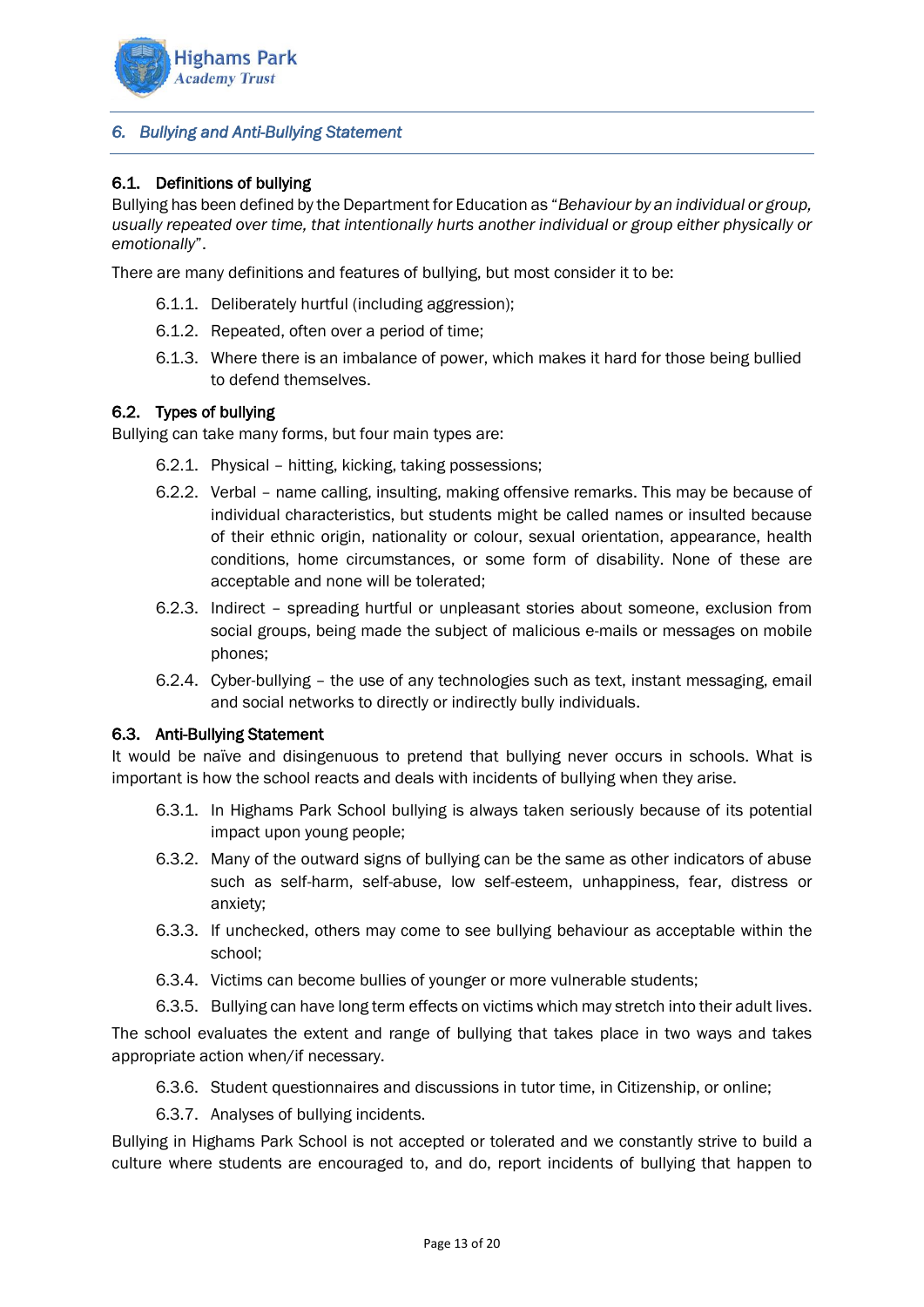

themselves or others. Our stance against bullying is given a high priority and students see their complaints are taken seriously and addressed. Students are aware of the process by which bullying should be reported. Advice for students on bullying issues is contained in the school planner, is available on Firefly and is shown on posters displayed around school.

The school takes a proactive stance to further raise awareness about bullying. This is done through a range of strategies including staff training, assemblies, Citizenship lessons, peer mentoring and high staff presence and visibility during lesson change over, break, lunch time and after school.

Sanctions against students found to be bullying others are to be found in this Behaviour Policy. Bullying is a D4 or above, depending on the severity, on our Debt and Reward structure.

Alternative strategies are also used to help the "victim" and the "bully". These include individual and group counselling, peer group monitoring, circle time, restorative justice and home school agreements. Positive approaches to improve behaviour are also used.

Parents must help us to ensure we have a culture of tolerance and respect at school by promoting this at home. We urge parents to contact their child's tutor or Head of Year as soon as possible should they have a concern about bullying.

#### <span id="page-13-0"></span>6.4. When bullying does occur

- 6.4.1. Minor incidents or disagreements do not necessarily constitute bullying and should be addressed by form tutors or subject teachers. However, any suspicions of bullying must always be reported to the appropriate Head of Year as soon as possible;
- 6.4.2. All allegations of bullying by students must be referred to the Head of Year promptly;
- 6.4.3. The Head of Year will investigate the concern or allegation to clarify the facts through a thorough investigation, taking statements from the alleged bully, victims and witnesses;
- 6.4.4. Careful consideration of all circumstances will be made before sanctions or next actions are decided. This will, in the vast majority of cases, involve parents/carers of both alleged bully and victim being informed at the earliest opportunity;
- 6.4.5. A range of approaches will be used to support the victim and help them build resilience;
	- $\Box$  The member of staff might offer coaching and problem solving strategies to enable the victim to tackle what has happened; this builds their resilience and confidence, nurturing lifelong learning in resolving problems. This approach is suitable for lower level problems and where the victim wants to regain some control;
	- $\Box$  The member of staff may work alongside the victim to resolve the problems actively through a restorative justice model; this will involve problem solving meetings facilitated by the member of staff, sometimes with parents present;
	- $\Box$  In serious incidents such as where safeguarding is at risk, there has been violence, the threat of weapons, or sustained serious bullying, members of staff will oversee the process and deal with the issue. In some cases, the matter may be referred to the police.

#### <span id="page-13-1"></span>*7. Searching, confiscation and screening*

(Most of the text below is drawn from the Department for Education's guidance on searching, screening and confiscation.)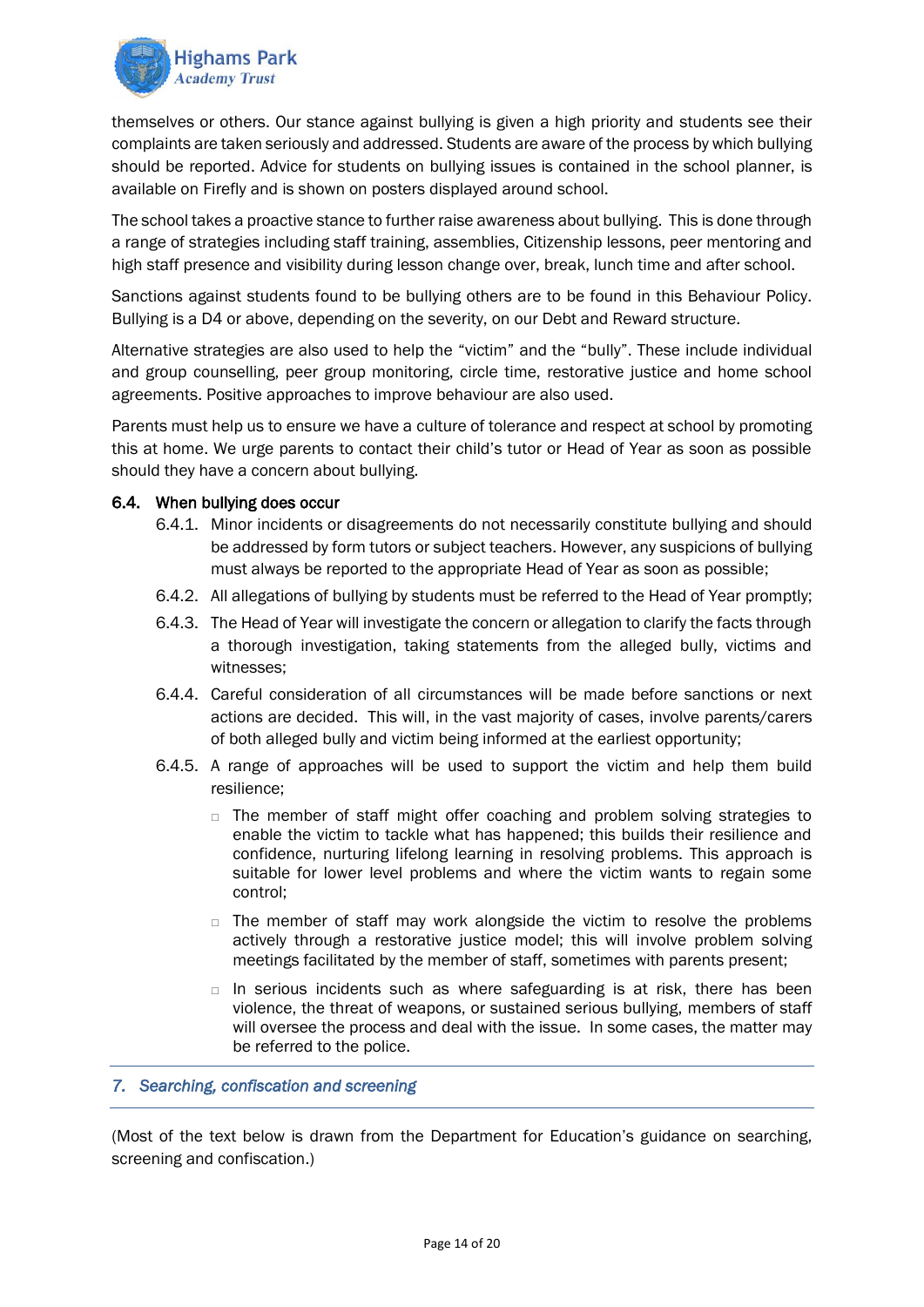

The school has an obligation to manage the health and safety of staff, students and visitors to ensure that school discipline is maintained. This policy is consistent with DFE advice contained in "Searching, screening and confiscation - Advice for headteachers, school staff and governing bodies".

School staff can search a student for **any item** if the student agrees. The Principal and staff authorised by the Principal have a statutory power to search students or their possessions, without consent, where they have reasonable grounds for suspecting that the student may have a prohibited item. In Highams Park School all teachers are authorised to search students, although in practice such searches necessary are normally carried out by senior teachers. Students will be treated courteously and afforded respect and a reasonable level of personal privacy during any search or screening.

The school is not required to inform parents before a search takes place or to seek their consent to search their child. There is no legal requirement to keep records of searches carried out. Parents will be informed if a search or screening uncovers items that will result in school disciplinary action or police involvement.

# <span id="page-14-0"></span>7.1. Searching with consent

- 7.1.1. School staff can search students with their consent for any item.
- 7.1.2. Schools are not required to have formal written consent from the student for this sort of search – it is enough for the teacher to ask the student to turn out his or her pockets, or if the teacher can look in the student's bag or locker and for the student to agree.
- 7.1.3. If a member of staff suspects a student has a prohibited item in his/her possession, they can instruct the student to turn out his or her pockets or bag and if the student refuses, the teacher can apply an appropriate punishment as set out in the school's behaviour policy.
- 7.1.4. A student refusing to co-operate with such a search raises the same kind of issues as where a student refuses to stay in a detention or refuses to stop any other unacceptable behaviour when instructed by a member of staff – in such circumstances, schools can apply an appropriate disciplinary penalty. If the member of staff suspects that a student has a prohibited item in their possession that could pose a danger to other members of the school community, then that member of staff is likely to involve the police.

# <span id="page-14-1"></span>7.2. Searching without consent

- 7.2.1. If a member of staff has reasonable grounds to suspect that a student is in possession of a prohibited item, a student can be instructed to undergo a search without consent.
- 7.2.2. A student refusing to co-operate with a search will be subject to disciplinary measures by the school. If the member of staff suspects that a student has a prohibited item in their possession that could pose a danger to other members of the school community, then that member of staff is likely to involve the police.

#### <span id="page-14-2"></span>7.3. What can be searched for?

- 7.3.1. Knives or weapons, alcohol, illegal drugs and stolen items; and
- 7.3.2. Tobacco and cigarette papers, fireworks and pornographic images; and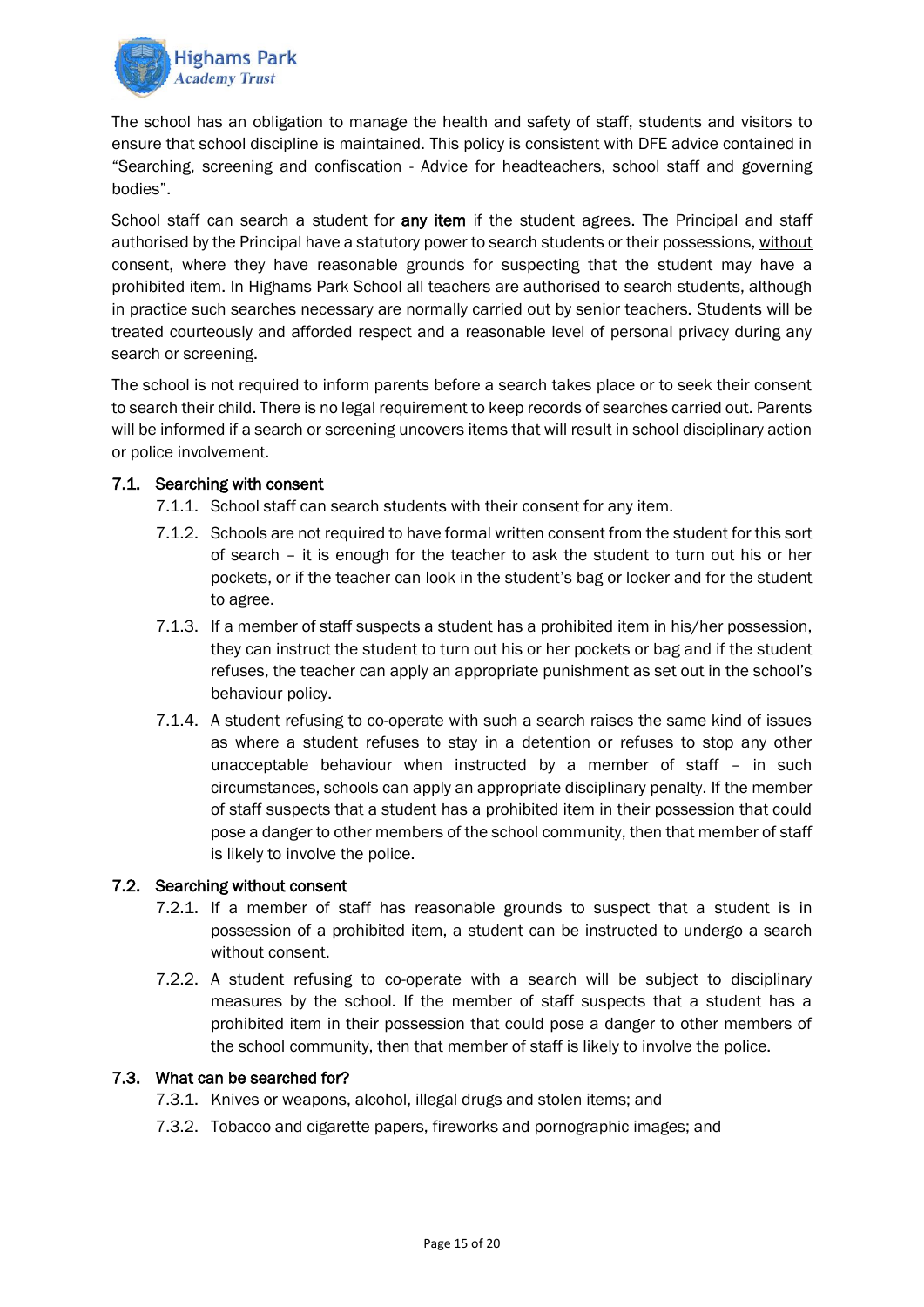

- 7.3.3. Any article that the member of staff reasonably suspects has been, or is likely to be, used to commit an offence, or to cause personal injury to, or damage to property; and
- 7.3.4. Any item banned by the school rules.

# <span id="page-15-0"></span>7.4. Conducting searches

- 7.4.1. Searching should normally be carried out by a member of staff who is the same sex as the student. There should be member of staff present during the search to act as a witness who should also be the same sex as the student. Where it is practicable to summon a staff member of the same sex as the student and a witness then the teacher (s) wishing to conduct a search must do so.
- 7.4.2. The person conducting the search may not require the student to remove any clothing other than outer clothing. 'Outer clothing' means clothing that is not worn next to the skin or immediately over a garment that is being worn as underwear. 'Outer clothing' includes coats, blazers, hats, shoes, gloves and scarves.
- 7.4.3. 'Possessions' means any goods over which the student has or appears to have control – this includes desks, lockers and bags. A student's possessions can only be searched in the presence of the student and another member of staff, except where there is a risk that serious harm will be caused to a person if the search is not conducted immediately and where it is not reasonably practicable to summon another member of staff.
- 7.4.4. Members of staff can use such force as is reasonable given the circumstances when conducting a search for knives or weapons, alcohol, illegal drugs, stolen items, tobacco and cigarette papers, fireworks, pornographic images or articles that have been or could be used to commit an offence or cause harm. Such force cannot be used to search for items not listed above but which are banned under the school rules.

# <span id="page-15-1"></span>7.5. Confiscation

- 7.5.1. School staff can seize any prohibited item found as a result of a search. They can also seize any item, however found, which they consider harmful or detrimental to school discipline.
- 7.5.2. Schools' general power to discipline enables a member of staff to confiscate, retain or dispose of a student's property as a disciplinary penalty, where reasonable to do so.
- 7.5.3. A person carrying out a search can seize anything they have reasonable grounds for suspecting is a prohibited item or is evidence in relation to an offence.
- 7.5.4. Where a person conducting a search finds alcohol, they may retain or dispose of it. This means that schools can dispose of alcohol as they think appropriate but this should not include returning it to the student.
- 7.5.5. Where they find controlled drugs, these must be delivered to the police as soon as possible, but may be disposed of if the person thinks there is a good reason to do so.
- 7.5.6. Where they find other substances which are not believed to be controlled drugs these can be confiscated where a teacher believes them to be harmful or detrimental to good order and discipline. This would include, for example, so called 'legal highs'. Where staff suspect a substance may be controlled they should treat them as controlled drugs as outlined above.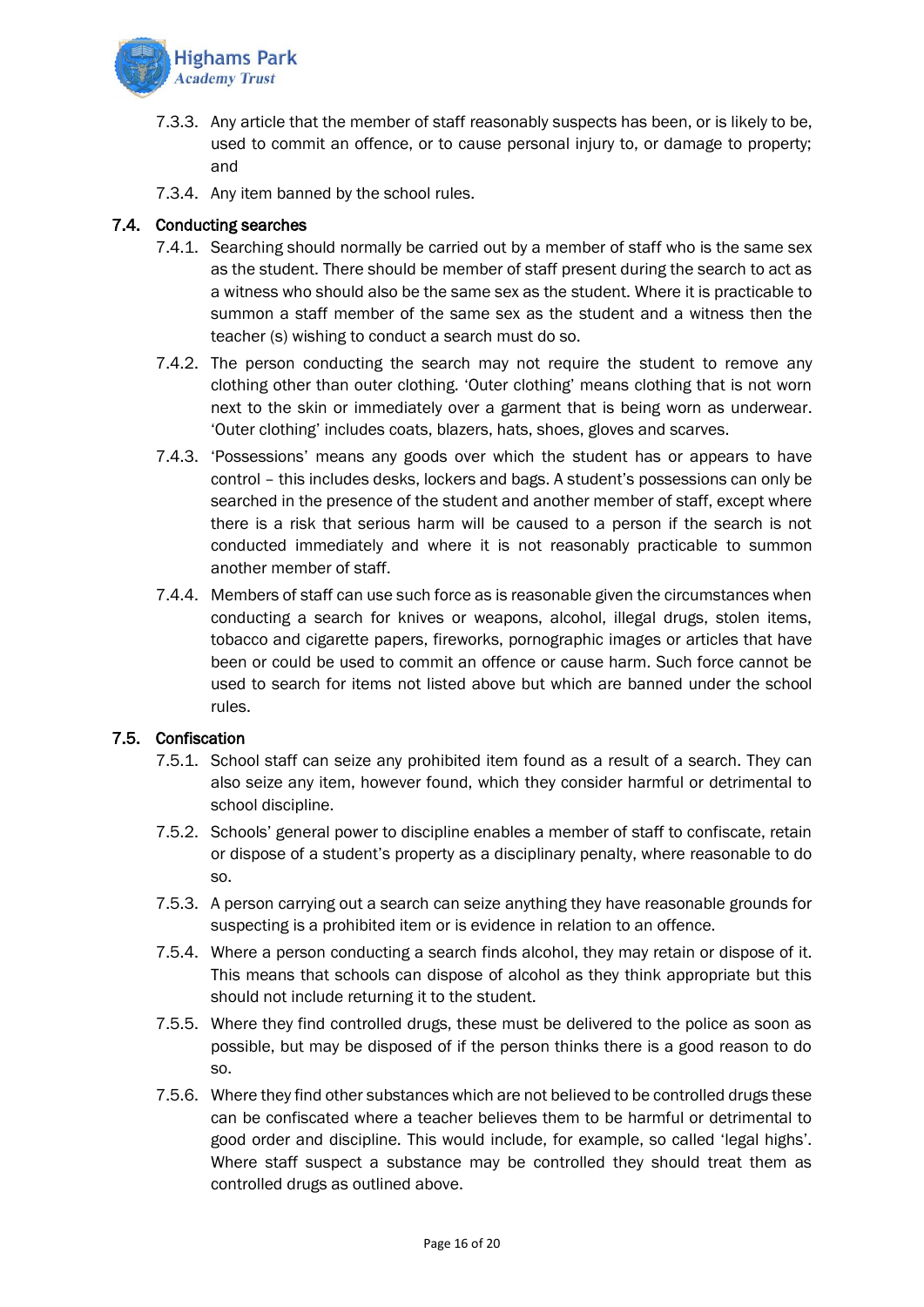

- 7.5.7. Where they find stolen items, these must be delivered to the police as soon as reasonably practicable – but may be returned to the owner (or may be retained or disposed of if returning them to their owner is not practicable) if the person thinks that there is a good reason to do so.
- 7.5.8. Where a member of staff finds tobacco or cigarette papers they may retain or dispose of them. As with alcohol, this means that the school can dispose of tobacco or cigarette papers as they think appropriate but this should not include returning them to the student.
- 7.5.9. Fireworks found as a result of a search may be retained or disposed of but must not be returned to the student.
- 7.5.10.Where an article that has been (or could be) used to commit an offence or to cause personal injury or damage to property is found it may be delivered to the police. It may also be retained or disposed of.
- 7.5.11.Any weapons or items which are evidence of an offence must be passed to the police as soon as possible.
- 7.5.12.Where a member of staff finds an item which is banned under the school rules they should take into account all relevant circumstances and use their professional judgement to decide whether to return it to its owner, retain it or dispose of it.
- 7.5.13.If a member of staff finds a pornographic image, they may dispose of the image unless its possession constitutes a specified offence (i.e. it is extreme or child pornography) in which case it must be delivered to the police as soon as reasonably practicable. Images found on a mobile phone or other electronic device can be deleted unless it is necessary to pass them to the police.
- 7.5.14.Where the person conducting the search finds an electronic device they may examine any data or files on the device if they think there is a good reason to do so. Following an examination, if the person has decided to return the device to the owner, or to retain or dispose of it, they may erase any data or files, if they think there is a good reason to do so.
- 7.5.15.In determining a 'good reason' to examine or erase the data or files the staff member must reasonably suspect that the data or file on the device in question has been, or could be, used to cause harm, to disrupt teaching or break the school rules.
- 7.5.16.If inappropriate material is found on the device it is up to the teacher to decide whether they should delete that material, retain it as evidence (of a criminal offence or a breach of school discipline) or whether the material is of such seriousness that it requires the involvement of the police.

# <span id="page-16-0"></span>7.6. Screening

- 7.6.1. Schools can require students to undergo screening by a walk-through or hand-held metal detector (arch or wand) even if they do not suspect them of having a weapon and without the consent of the students.
- 7.6.2. Schools' statutory power to make rules on student behaviour, and their duty as an employer to manage the safety of staff, students and visitors, enables them to impose a requirement that students undergo screening.
- 7.6.3. Any member of school staff can screen students.
- 7.6.4. If a student refuses to be screened, the school may refuse to have the student on the premises. Health and Safety legislation requires a school to be managed in a way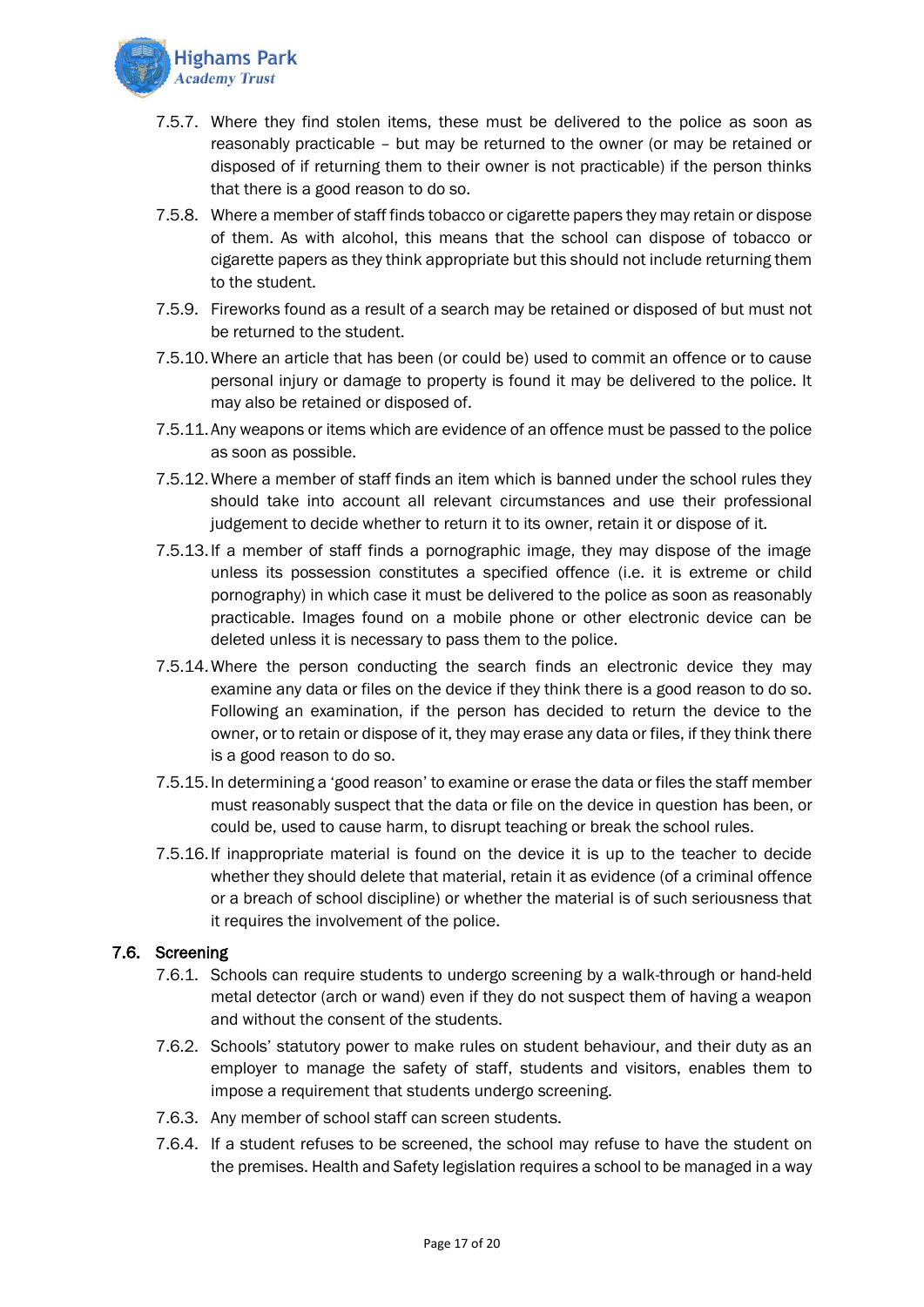

which does not expose students or staff to risks to their health and safety and this would include making reasonable rules as a condition of admittance.

- 7.6.5. If a student fails to comply, and the school does not let the student in, the school has not excluded the student and the student's absence should be treated as unauthorised. The student should comply with the rules and attend.
- 7.6.6. This type of screening, without physical contact, is not subject to the same conditions as apply to the powers to search without consent.

#### <span id="page-17-0"></span>7.7. Schools' obligations under the European Convention on Human Rights (ECHR)

- 7.7.1. Under article 8 of the European Convention on Human Rights, students have a right to respect for their private life. In the context of these particular powers, this means that students have the right to expect a reasonable level of personal privacy.
- 7.7.2. The right under Article 8 is not absolute. It can be interfered with but any interference with this right by a school (or any public body) must be justified and proportionate.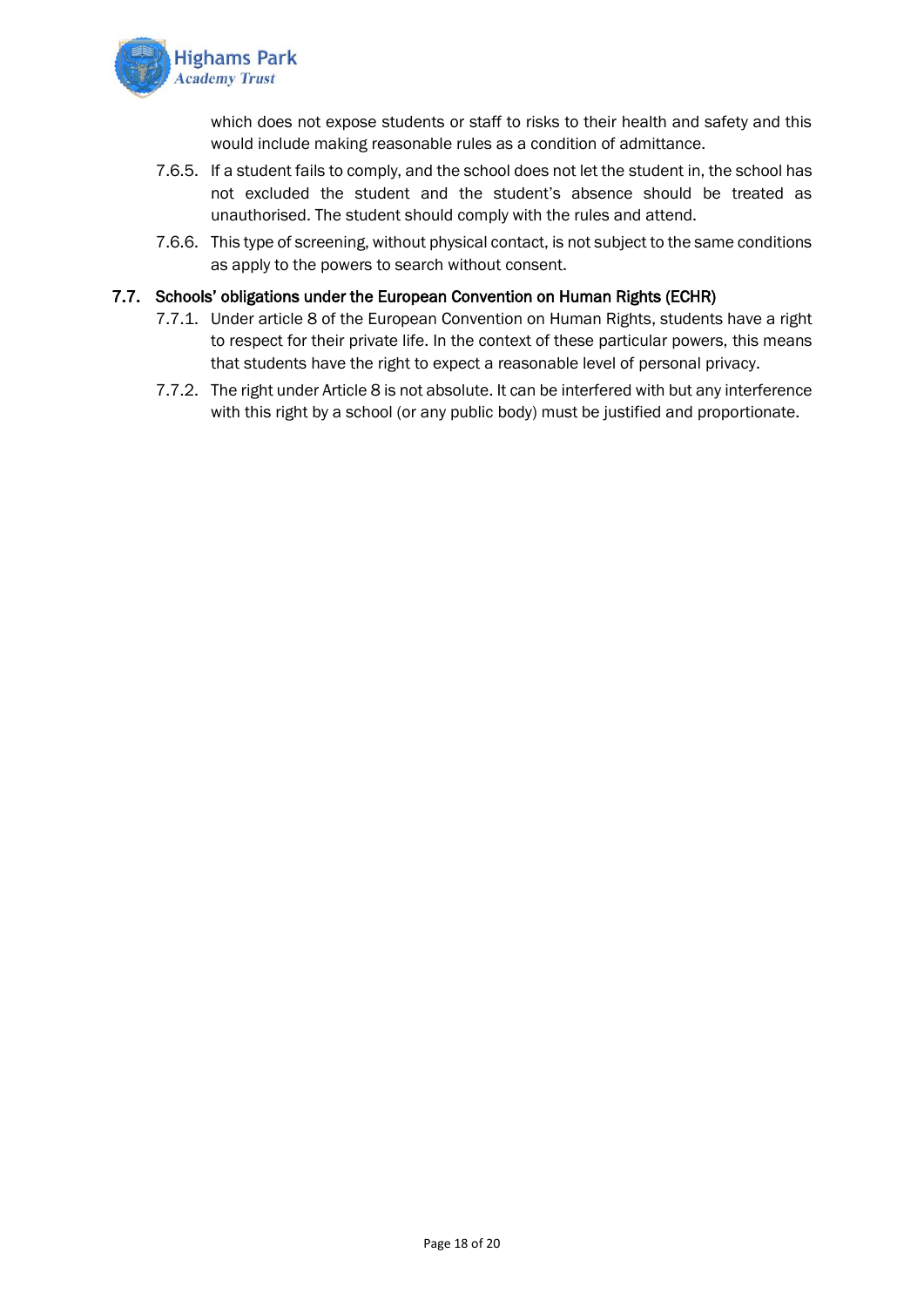

#### <span id="page-18-0"></span>*8. The use of reasonable force to control or restrain a student*

(Most of the text below is drawn from the Department for Education's guidance "Use of reasonable force".)

Teachers and other members of the school staff have the legal power to use force to control or restrain students when the occasion demands it.

Rarely do teachers or other members of the school staff at Highams Park School have to intervene physically to reinstate control or restrain a student. All members of school staff have a legal power to use reasonable force. This power can also apply to people who are temporarily put in charge of students, such as unpaid volunteers or parents accompanying students on a school organised visit.

Reasonable force can be used to prevent students from hurting themselves or others, from damaging property, or from causing disorder. In school, force is used for two main purposes – to control students or to restrain them. The decision on whether or not to physically intervene is down to the professional judgement of the staff member concerned and should always depend on the individual circumstances.

The following list is not exhaustive but provides some examples of situations where reasonable force can be used.

#### <span id="page-18-1"></span>8.1. Reasonable Force

Schools can use reasonable force to:

- 8.1.1. Remove disruptive children from the classroom where they have refused to follow an instruction to do so;
- 8.1.2. Prevent a student behaving in a way that disrupts a school event or a school trip or visit;
- 8.1.3. Prevent a student leaving the classroom where allowing the student to leave would risk their safety or lead to behaviour that disrupts the behaviour of others;
- 8.1.4. Prevent a student from attacking a member of staff or another student, or to stop a fight; and
- 8.1.5. Restrain a student at risk of harming themselves through physical outbursts.
- 8.1.6. The school will never use force as a punishment for inappropriate behaviour. We will never use force beyond that which is reasonable and proportionate to the situation, and reasonable adjustments will be made where necessary for students with SEND.
- 8.1.7. The school will, following incidents in which force is required, report the incident to the parent or parents of a student. However, the school does not require parental consent to use force with a student.
- 8.1.8. Any complaint relating to the use of force against a student will be investigated thoroughly and quickly. When a complaint is made the onus is on the person making the complaint to prove that his/her allegations are true – it is not for the member of staff to show that he/she has acted reasonably.